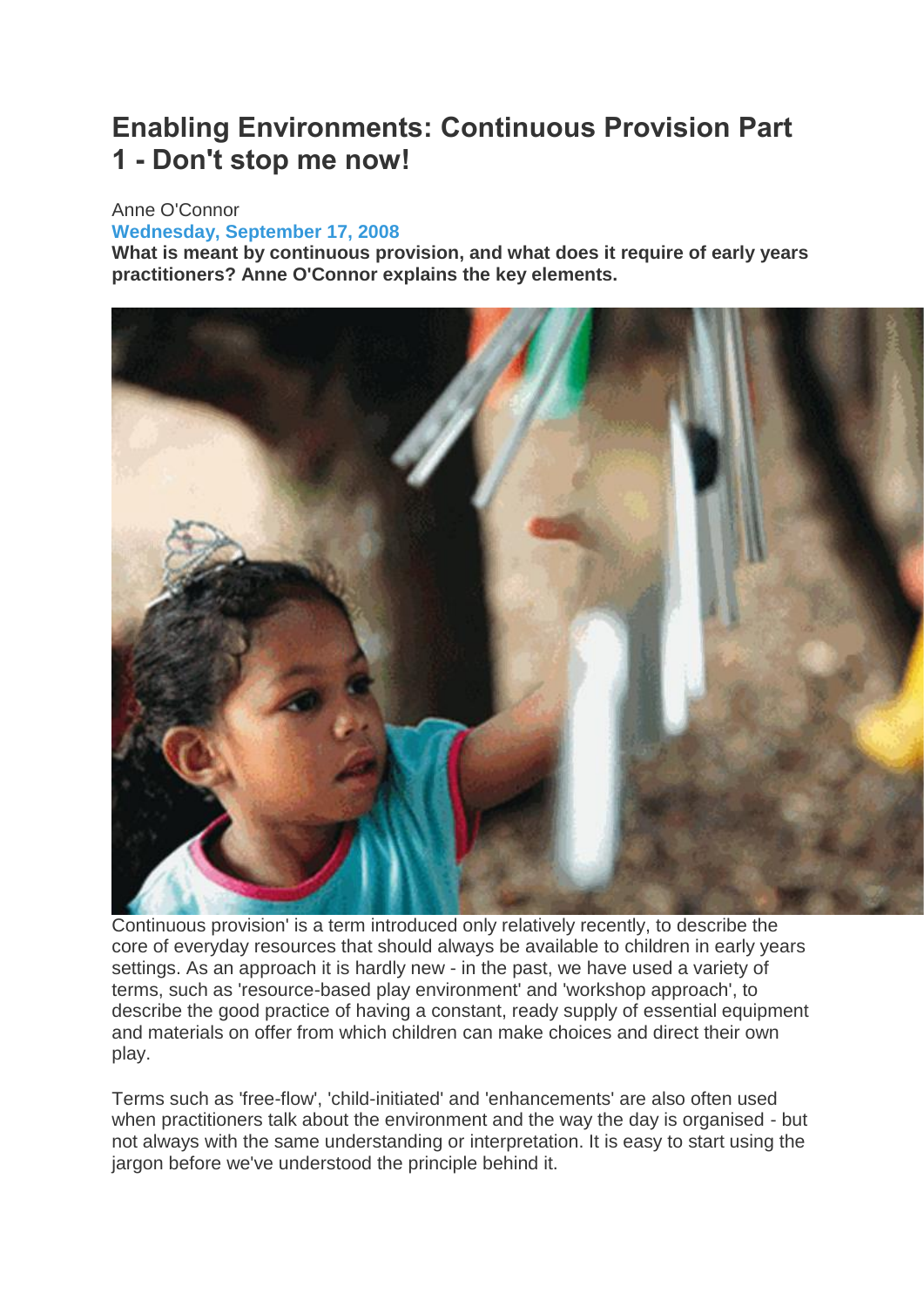A simple explanation of the terms might suggest that if 'continuous provision' describes the regular daily menu of experiences always on offer in a setting, then 'enhancements' are perhaps the 'specials' that are provided in response to particular interests or seasonal availability!

But perhaps there is a danger in oversimplifying the terminology. The words we use are not just describing a way of 'delivering' a curriculum for early years. In truth, they point towards a principled, philosophical approach, built on the 'developmental' and 'enquiry' approaches of the recent past and informed by what we currently know about the way young children learn best and develop well. The point about 'continuous provision' as an approach is that it offers children the optimum playful environment in which they can:

- be active, confident participants;
- make choices to create their own learning context;
- make choices based on their own experiences;
- have the time and space to wallow in it.

Tina Bruce believes 'wallowing' to be an essential element of 'free-flow' play, which she describes as an equation:

Free-flow play = wallow in past experiences + technical prowess, competence, mastery and control acquired (in The Excellence of Play ed Janet Moyles, p193)

That's a lot more than just choosing whether to play inside or out, which is how the term sometimes gets used!

## **Key features of free-flow play**

There are certain features that are particular to 'free-flow play' which should help to explain that complicated equation.

- 1. It is an active process.
- 2. It doesn't have to have a product at the end of it.
- 3. It involves children being imaginative, original and innovative, creating alternative worlds for themselves.
- 4. It involves wallowing in ideas, feelings and relationships.
- 5. It incorporates previous experiences and reflection on what one already knows.
- 6. It can be solitary or in groups.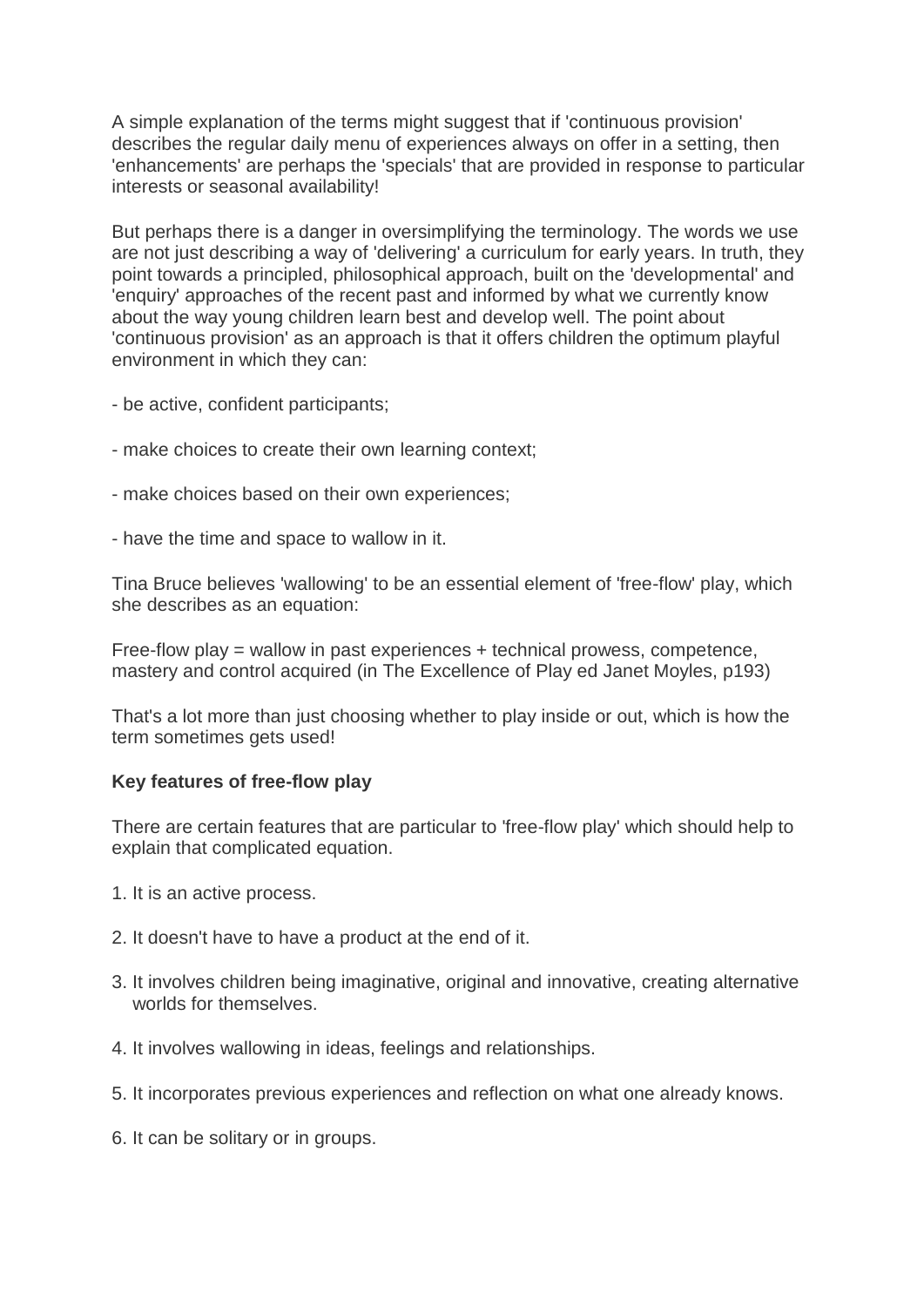- 7. It doesn't involve conforming to external pressure in the form of rules or goals , though internal rules and tasks might develop as part of the process.
- 8. It allows the child to use previously developed skills and competences which enables them to be in control.
- 9. It is intrinsically motivated although it can be initiated by adults or other children, the motivation to join in will come from themselves.
- 10. It is sustained and involves concentration, bringing together everything a child learns, feels, knows and understands.

## **Flow and challenge**

All of this fits well with the theories of Mihaly Csikszentmihalyi, who has researched extensively the concept of 'flow' and what it means to be 'in' it. He describes it as 'being completely involved in an activity for its own sake' and where 'you're using your skills to the utmost'. His work is focused on the psychology of learning and fulfilment in adults, but as well as mirroring the features of free-flow play, it also links well with early education theories such as Vygotsky's 'zone of proximal development (ZPD)', and the approaches of Montessori and Reggio Emilia.

Vygotsky suggests that children learn best when they are in their 'ZPD'. This is where the level of challenge is just at the right level to take their learning forward - it is not too easy, nor is it too difficult so that it frustrates them.

This will be different for any child at any time, so it is important that their play allows them to draw on their personal experiences and to use skills in which they are already competent. Other children and sensitive adults joining in with the play often act as role models and help scaffold the learning development to the next stage through sustained, shared thinking.

Continuous provision provides an ideal environment for this to take place, as it offers lots of opportunity for children to make individual and spontaneous choices. This allows them to revisit and sustain activities as often as they need, as their new skills and competencies begin to emerge.

## **Key elements of continuous provision**

# **1. Time**

It is hard to 'wallow' in anything if your time is restricted. There's not much point in a beautifully resourced environment if the only opportunity for choosing what you do in it is limited to 'free play' slots after registration, before assembly, in between phonics and numeracy sessions - and you have to stop for snack, lunch and 'group' time.

Children need long periods of time for uninterrupted, sustained play if the experience is to be worthwhile. When natural and necessary interruptions occur (lunch time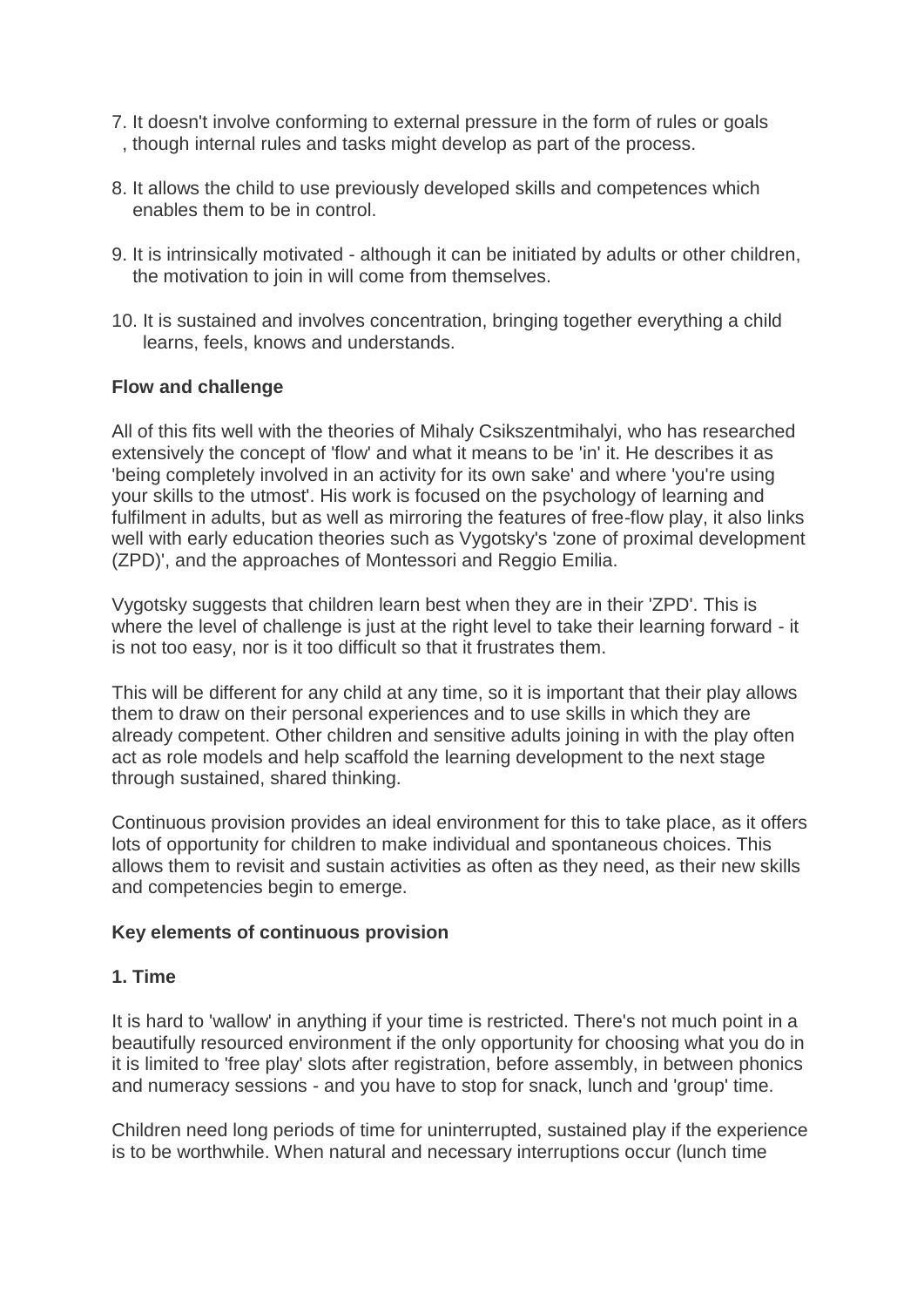being the obvious one), then children need to know that they can return to the same activity if they choose and that there is value in pursuing a project over time.

This is a significant benefit of a 'workshop 'approach and can be seen to particularly good effect in the work of the Reggio Emilia pre-schools, where children are supported in sustained creative projects that can last for months at a time.

# **2. Relationships**

Children need warm, caring and interested adults around them if they are to thrive. The most important learning resource for any child is the people around them!

As practitioners, we have to strike that tricky balance between allowing children to initiate and direct their learning, while providing sensitive intervention and guidance. We need to have an understanding of the needs and motivations of each child as well as the ability to reflect on our own understanding of the pedagogical processes involved.

# **3. Space**

No space is ever perfect, but it's the ownership of the space by the children and adults who use it that makes a big difference to how well it works as a play environment. As practitioners, it is essential that we try to see the space from the point of view of the children and respond to what works for them.

## **4. Choices**

Another tricky balance for practitioners to strike is between providing lots of exciting and stimulating choices, and being aware of how easily all of us can become indecisive when faced with simply too much choice. Once again, we need to look at our provision from the point of view of the child.

## **5. Previous experience**

How do the choices we offer children allow them to incorporate the experiences they bring with them to the setting? Getting to know our children well, through observation and sharing information with parents, is essential if we are to match our provision to the children's needs and motivations.

## **6. Stuff**

In her book Resources for Early Learning: Children, Adults and Stuff, Pat Gura uses the word as shorthand for all the resources (natural, manufactured, recycled) and equipment used for play. She points out, 'Anything can become a play material, as the player wills it: a child's duffle-coat worn by its owner as a Batman cape is a play material while play lasts.'